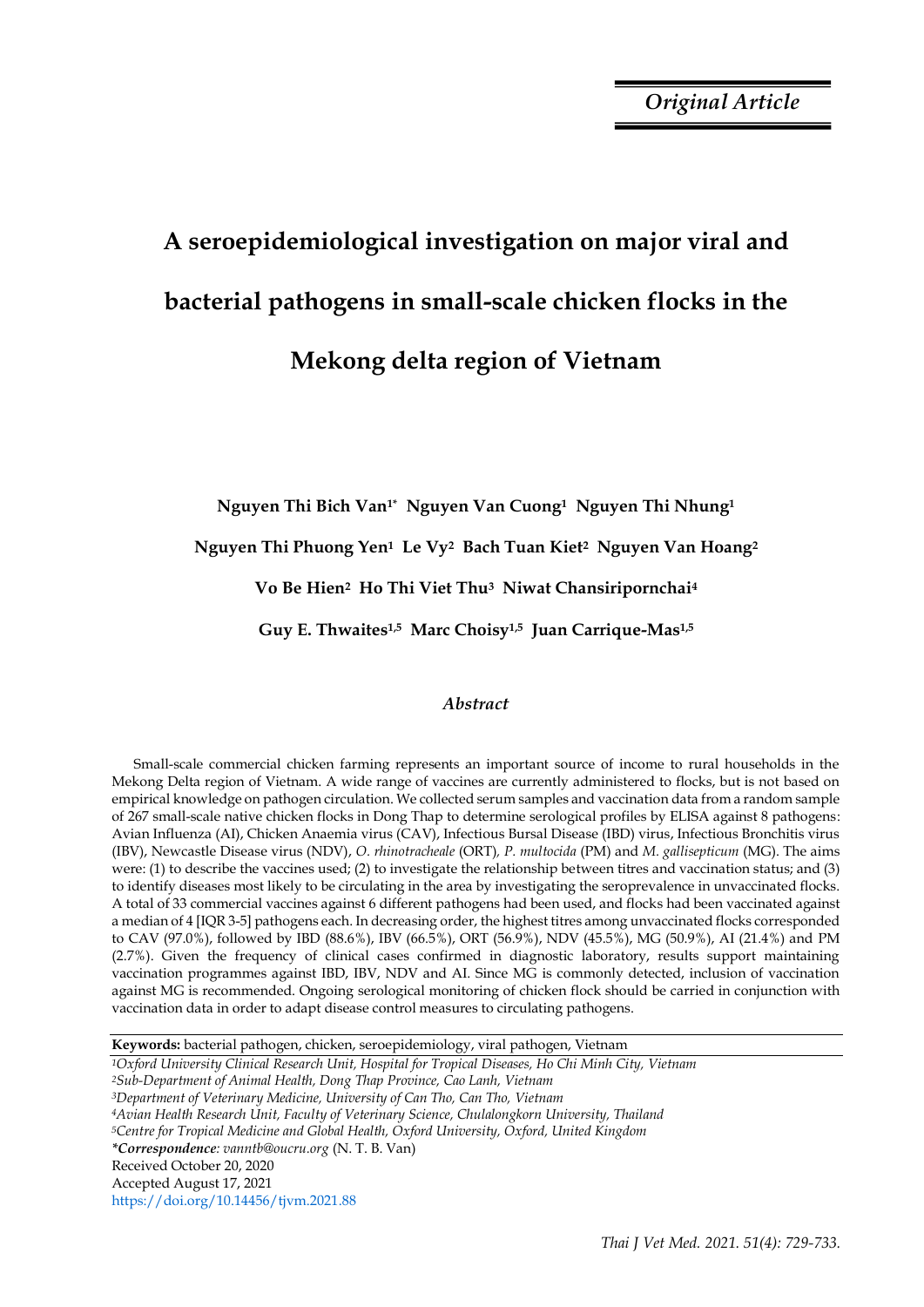#### *Introduction*

In the Mekong Delta region of Vietnam, small-scale commercial chicken farming represents an important source of income to rural households. In the area, it is common to raise chicken flocks using native breeds managed as all-in-all-out and raised over a 3-5 month period. Economic losses due to disease and mortality in flocks in the area are extremely high. A recent study reported a median cumulative mortality of 20.9 per 100 purchased birds over the production cycle, the highest mortality corresponding to the 5-10 week period (Carrique-Mas *et al.,* 2019). Most published diagnostic research in the region has focused on the detection and characterization of Highly Pathogenic Avian Influenza (HPAI), which has been circulating in Vietnam and other countries of the Greater Mekong region since 2003 (Suttie *et al.,* 2019), and is still active in Vietnam. A recent study of chicken flocks in Mekong Delta small-scale chicken flocks detected *A. paragallinarum,* MG, IBD and IBV in >20% flocks experiencing morbidity and mortality (Van *et al.,* 2020).

It is believed that an optimized vaccination program is key to successful disease control in poultry production (Marangon and Busani 2007). In the Mekong Delta region vaccination practices differ considerably from flock to flock, and farmers's decisions with regards to vaccination are often not knowledge-based and may be biased. From an immunological and economic perspective, there is a limit as to how many vaccines can be administered to flocks. Serological tests are performed with two aims, disease diagnostics and to evaluate exposure to pathogens and/or vaccination (Butcher 2002). Evaluating serum antibody titres from representative birds is an important flock disease management tool. In small-scale farming systems typical of LMICs serological testing is rarely, if ever, performed due to economic and logistics constraints. The correct interpretation of such test results requires the integration with age and vaccination data.

We investigated a random selection of small-scale chicken flocks in the Mekong Delta at the end of the production cycle in order: (1) to describe the vaccines used; (2) to investigate the relationship between titres and vaccination status; and (3) to identify diseases most likely to be circulating in the area by investigating the seroprevalence in unvaccinated flocks. We further related seroprevalence results to the frequency of detection of these pathogens in flocks in a previous study. This information is a first step to prioritize disease control strategies in small-scale chicken flocks in the area.

### *Materials and Methods*

*Study area and farm selection:* The study was carried out in two districts (Cao Lanh and Thap Muoi) within Dong Thap province in the Mekong Delta region of Vietnam. The human population in the province was 1.7 M and the chicken population 5.1 M (2019). The area has a tropical climate with average daily temperatures ranging from 25°C to 28°C and a rainy season spanning May to October. Farms raising single age chicken flocks (i.e. all-in-all-out) for meat (with ≥100 birds) were randomly selected and their owners were invited to participate in a longitudinal study (Carrique-Mas and Rushton 2017).

*Sample and data collection:* Selected farms were visited from February 2017 to June 2019. We defined 'study flocks' as flocks restocked and followed up over their lifespan. Data on flock numbers and vaccination were collected over three regular visits during the production cycle (restocking with day-old chicks, midproduction and end of production). On the last visit, one representative bird was selected from the flock and ~0.5ml blood was collected from it by puncture from its brachial vein. Blood samples were placed in a cold box after collection, and were immediately transported to the laboratory. In the laboratory, samples were allowed to clot, and serum was decanted into 2 ml cryovials and were stored at -20 °C until further testing. Information on vaccination and number of chickens was collected using purposefully-designed record books. All visits and sample collections were conducted by trained veterinary staff affiliated to the Sub-Department of Animal Health and Production of Dong Thap (SDAH-DT).

*Serological tests:* Chicken serum samples were tested for the presence of IgY antibodies against the following eight pathogens: AI, CAV, IBD, IBV, NDV, ORT*,* PM and MG. All tests were performed using ELISA commercial kits from IDEXX (PM) (IDEXX, Maine, USA) and BioChek (Reeuwijk, The Netherlands) (all other pathogens). The manufacturers' instructions were carefully followed in all cases, and positive and negative controls provided by the manufacturer were used for each plate.

*Data analyses:* The ELISA optical density (OD) readings were interpreted as positive/negative result based on cut-off values provided by the manufacturer. Seroprevalence was modelled by a polynomial logistic regression as a function of age and vaccination status. The optimal degree of the polynomial regression was searched incrementally from degree 1 by likelihood ratio tests. The association between titres and vaccination (Y/N) was investigated by building linear models with serological titre ( $log_{10}$  transformed) as outcome, 'farm' as a random effect and 'vaccination' (Y/N), with 'flock size' (log) and 'age' as co-variables (Hens *et al.,* 2012). Since flocks were vaccinated with variable number of doses, we investigated the variable No. of doses (0. 1. >1) in replacement of 'vaccination'.

#### *Results*

*Flock and vaccination data:* The median number of flocks investigated per farm was 2 [Interquartile range, IQR, 1-4] per farm. In total, we investigated 267 flocks raised in 100 farms. Flocks were restocked with a median of 300 chickens [IQR 200-500]. Chickens were a median of 17 [IQR 15-18] weeks of age at the time of sampling (end of production) Flocks were vaccinated against a median of 4 [IQR 3-5] infectious diseases. Ten (3.7%) flocks had been vaccinated against one, 25 (9.4%) against two, 81 (30.3%) against three, 91 (34.1%) against four, and 60 (22.5%) against five diseases. A total of 256 (95.9%) flocks had been vaccinated against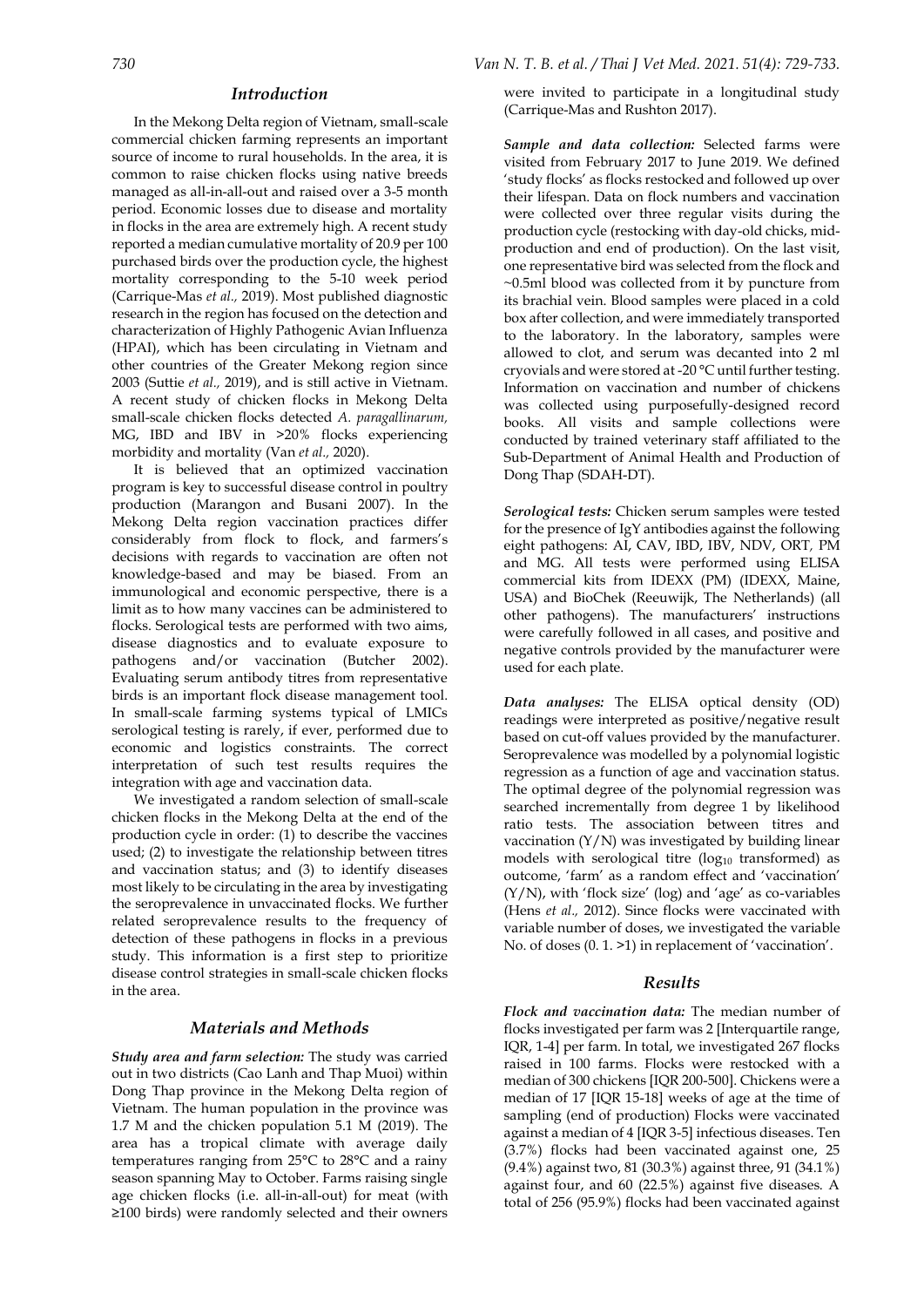NDV, followed by Avian Influenza (AI) (84.3%), IBD (83.5%), fowlpox (43.1%), fowl cholera (PM) (30.3%) and IBV (25.1%). 74.9% of all vaccine doses were given between weeks 1 and 4 of life. For NDV, HPAI, fowlpox, PM and IBV most (>60%) vaccinated flocks had been vaccinated with one dose only. In contrast, for IBD, 52% vaccinated flocks received two or more doses. A total of 33 commercial vaccines were identified (Supplementary Table 1). The number of commercial vaccines against each pathogen were: NDV (14), IBD (7), IBV (6), HPAI (3), PM (2) and fowlpox virus (1). All vaccines were live attenuated, except PM and AI vaccines, which consisted of inactivated (injectable) formulations.

*Seroprevalence, vaccination and hazard rates:* In decreasing order, the highest seroprevalence in unvaccinated flocks was CAV (97.0%), followed by IBD (88.6%), IBV (66.5%), ORT (56.9%), NDV (45.5%), MG (50.9%), AI (21.4%) and PM (2.7%) (Table 1). A significant increase of seroprevalence by age was

detected for IBV and MG, but not for all other pathogens (Fig 1). Weekly hazard rates (HR) (i.e. probability of a flock becoming infected by week) for these pathogens were 0.071 (95% CI 0.061-0.083) (IBV) and 0.043 (95% CI 0.036-0.050) (MG). For ND, IBV, IBD, and AI titres did not differ between vaccinated and unvaccinated ones. However, titres against PMvaccinated chickens were higher than for nonvaccinated ones (coef.=0.301; p=0.003). Flocks vaccinated with two doses of AI had a higher titre than those vaccinated with one shot or not vaccinated (coef. 0.324; p=0.007). In all other cases, vaccination with two doses did not result in a higher titre. Irrespective of age, the size of the flock (log) was associated with a higher titre for IBD (coef. =0.139; p=0.0028), NDV (coeff. =0.204; p=0.0015), CAV (coeff. 0.129; p=0.0026) and MG (coeff. =0.408; *p*<0.001). The flock size was highly correlated with the age, indicating that larger flocks generally were sold later (Pearsons's corr 0.370; *p*<0.001).

**Table 1** Seroprevalence by vaccination status and estimated monthly hazard rates calcaulated from seroprevalence data of 267 small-scale chicken flocks in the Mekong Delta of Vietnam.

NC = Not calculated.

**Supplementary Table 1** Summary of vaccines and dosing procedure of 267 small-scale chicken flocks in the Mekong Delta of Vietnam.

| Pathogen    | <b>Strain</b>         | No. vaccines | No. of flocks vaccinated<br>with 1 dose | No. of flocks vaccinated<br>with >1 dose | <b>Total vaccinated</b> |
|-------------|-----------------------|--------------|-----------------------------------------|------------------------------------------|-------------------------|
| <b>NDV</b>  | F                     |              | 87                                      | 90                                       | 177                     |
|             | B1                    | 3            | 46                                      | 16                                       | 62                      |
|             | LaSota                |              | 36                                      | 11                                       | 47                      |
|             | Mukteswar             |              | 12                                      | 3                                        | 15                      |
|             | AVF/HR                |              | 10                                      |                                          | 11                      |
|             | Clone 45              |              |                                         | 2                                        | 3                       |
|             | Not specified         |              | 2                                       |                                          | 2                       |
| Total       |                       | 14           | 97                                      | 159                                      | 256                     |
| <b>HPAI</b> | NIBRG-14              |              | 138                                     | 83                                       | 221                     |
|             | RE <sub>6</sub>       | 2            | 4                                       |                                          | 4                       |
| Total       |                       | 3            | 142                                     | 83                                       | 225                     |
| IBD         | Winterfield 2512      | 3            | 74                                      | 89                                       | 163                     |
|             | LZD 228-JAC3          |              | 27                                      | 11                                       | 38                      |
|             | 228E                  |              | 10                                      | 21                                       | 31                      |
|             | Intermediate standard |              | 2                                       | 2                                        | 4                       |
|             | Cheville 1/68         |              |                                         | 2                                        | 3                       |
| Total       |                       |              | 89                                      | 134                                      | 223                     |
| Fowlpox     | Weybridge             | $\mathbf{1}$ | 115                                     |                                          | 115                     |
| Total       |                       |              | 115                                     |                                          | 115                     |
| PM          | PA.1 and PA.2         |              | 67                                      | $\overline{4}$                           | 71                      |
|             | Serotype A:1          |              | 14                                      |                                          | 14                      |
| Total       |                       | 2            | 72                                      | 9                                        | 81                      |
| <b>IBV</b>  | H120                  | 5            | 50                                      | 21                                       | 71                      |
|             | H <sub>52</sub>       |              | 2                                       |                                          | 2                       |
| Total       |                       | 6            | 40                                      | 27                                       | 67                      |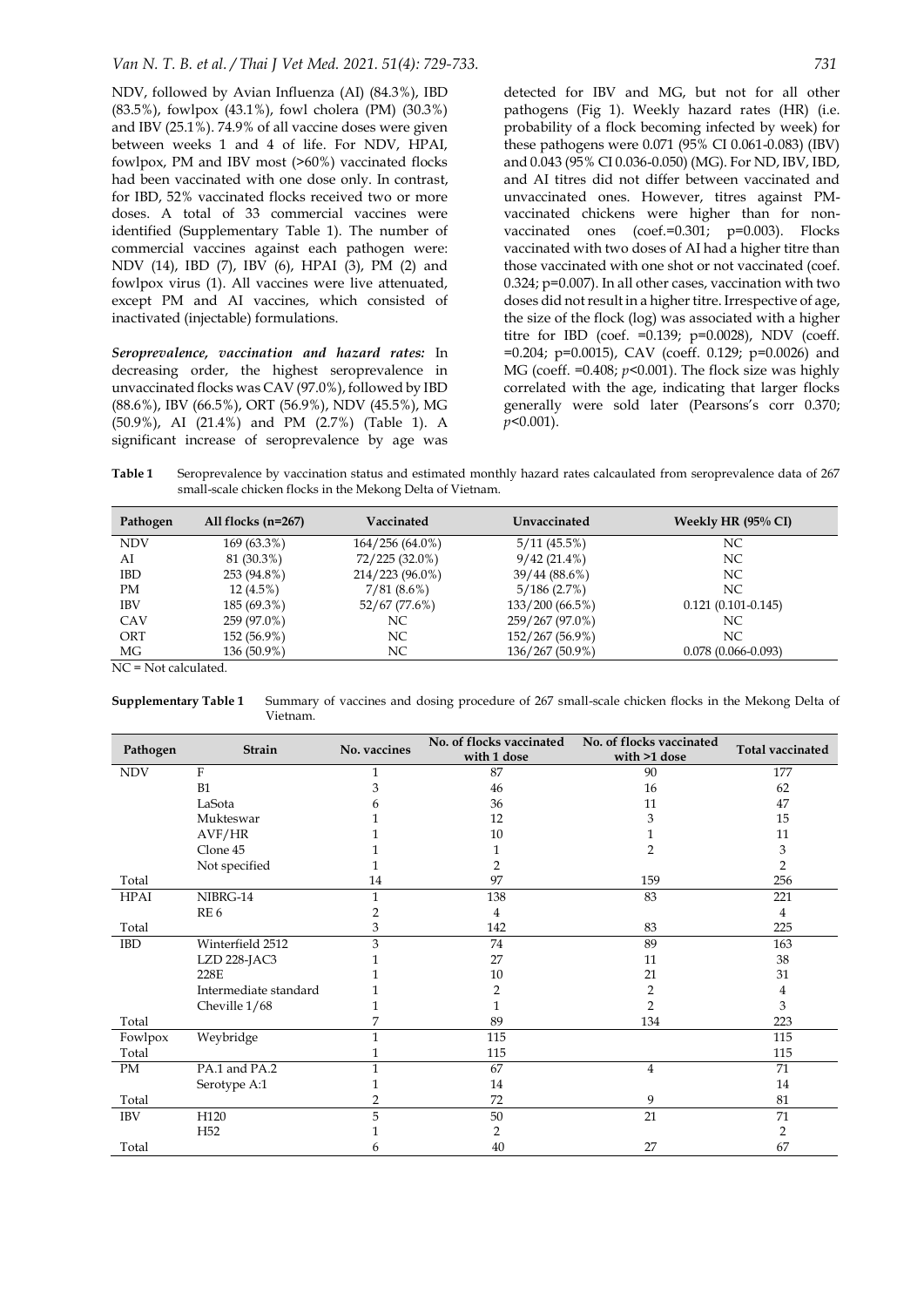

**Figure 1** Titres and seroprevalence by age for each of the 8 pathogens investigated. Vaccinated chickens are displayed in orange; the unvaccinated ones in blue. The black horizontal lines indicates the cut-off value for positivity as indicated by the manufacturer. Continuous lines indicate linear regression**.**

#### *Discussion*

The serological results from unvaccinated flocks confirmed widespread circulation of all eight pathogens investigated in Mekong Delta chicken flocks. For most pathogens seroprevalence values among unvaccinated flocks ranged from high to very high, being most extreme for CAV and IBD (>88%). In contrast, serological data for PM, indicated low-level circulation (2.7% prevalence). The high titres identified in our study were consistent with a high rate of detection of some of these pathogens in diseased flocks in the area as reported in a previous study: MG (26.2%), IBD (24.6%), IBV (21.3%), ORT (13.1%) and HPAI (4.9%) (Van *et al.,* 2020). However, in that study, ND was not detected and CAV was not included in the diagnostic panel. Furthermore, no information was available about vaccination, since farmers did not keep

any records. A possible explanation for this discrepancy is the predominance of low pathogenicity strains in the study area, in contrast with strains from northern Vietnam, that were most ND strains were classified as 'velogenic' (highly virulent) in a previous study (Choi *et al.,* 2014).

A surprising finding was the almost non-existing association between vaccination and serological titres, except for PM titres. This probably reflects that, in many flocks, vaccines were administered as single dose. It is also likely that some titres may have decayed over time, given the relatively long period elapsing from vaccination to serological testing. Other possible reasons for this may include vaccine degradation due to incorrect storage, or an administration procedure with regards to dosing or timing of application. For IBD, NDV, CAV and MG the observed higher titres in